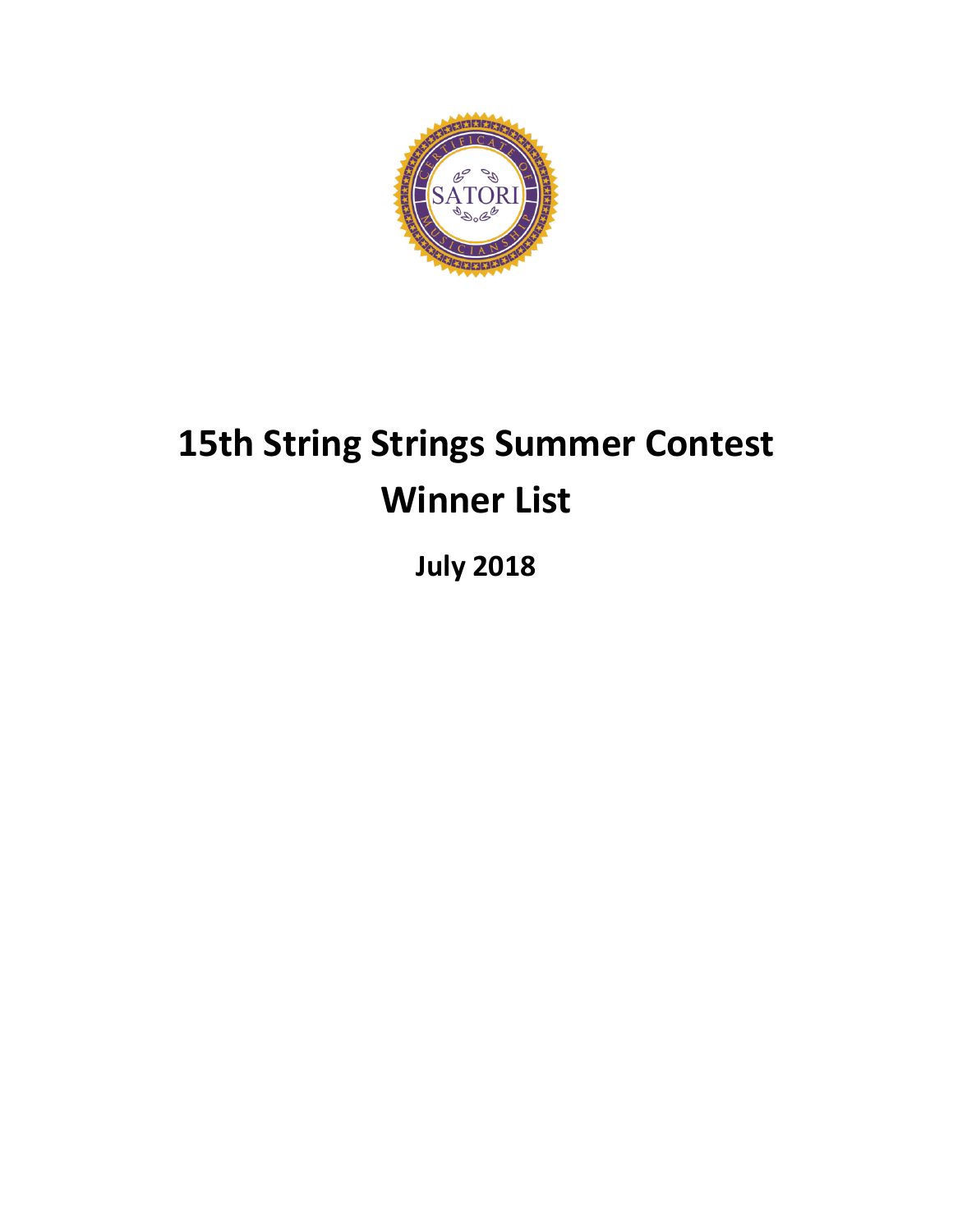### **Grand Prize Concert**

## **String Categories**

**Grand Prize Winner**

#### **JingYu's Young Virtuoso Scholarship Winner** (sponsored by *Ms. Jing Yu* ) David Huh

#### **Grand Prize Winner**

| Entry<br>No. | Name                                                 | Category    |    | Age Repertoire                                              |
|--------------|------------------------------------------------------|-------------|----|-------------------------------------------------------------|
|              | Christine Han Age 9 and                              | under       |    |                                                             |
| <b>4</b>     | Shaun<br>Koumans                                     | Age10 - 12  | 12 | Praeludium and Allegro by Kreisler                          |
|              | David Hung                                           | Age 13 - 15 | 14 | Concerto No. 2 in D minor by Wieniawski $3rd$ Mvt           |
| 455          | David Huh                                            | Age 16 - 19 | 17 | Concerto No. 2 in D minor by Wieniawski                     |
| Ensemble     |                                                      |             |    |                                                             |
| 525          | Lena Kim,<br>Chloe Yoon                              | Age10 - 12  | 10 | Concerto for Two Violins in D minor, Myt. I by J.S.<br>Bach |
| 342          | George,<br>Patill, Saren, $ Age 16 - 19$<br>Daghlian |             | 19 | Nino Rota Trio for Biolin, Flute, and Piano                 |

### **Special Prize Winner**

| Entry<br>No. | Name       | Category           |    | Age Repertoire                            |
|--------------|------------|--------------------|----|-------------------------------------------|
| 17           | Anna Shung | Age 9 and<br>under | 16 | Adelaide Concerto by Mozart               |
| 442          | Chloe Liu  | Age 9 and<br>under | 19 | Violin Concerto No. 3 in G minor by Seitz |
| 250          | Lena Kim   | Age10 - 12         | 10 | Praeludium and Allegro by Kreisler        |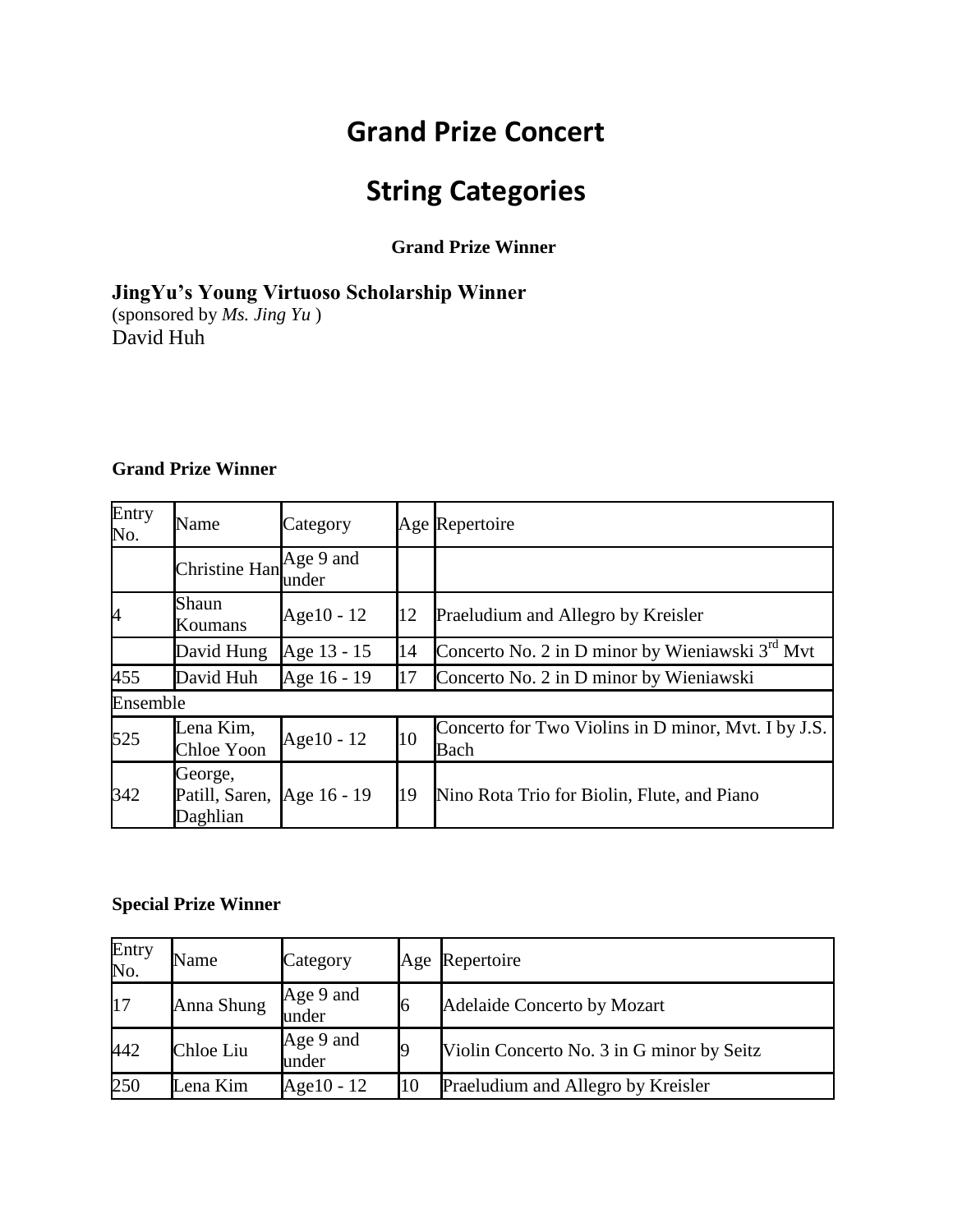| 707          | Anna Yoo          | Age $10 - 12$ | 12         | Tzigane by Ravel                                         |
|--------------|-------------------|---------------|------------|----------------------------------------------------------|
| 341          | Saren<br>Daghlian | Age 13 - 15   |            | Violin Concerto Myt. I by Khachaturian                   |
| 62           | Christian<br>Chae | Age 13 - 15   |            | Sonata Arpeggiore, Allegro Moderato by Franz<br>Schubert |
| $\mathsf{5}$ | Ethan Lee         | Age 16 - 19   | <b>116</b> | Violin Concerto in C Major by Kabalevsky                 |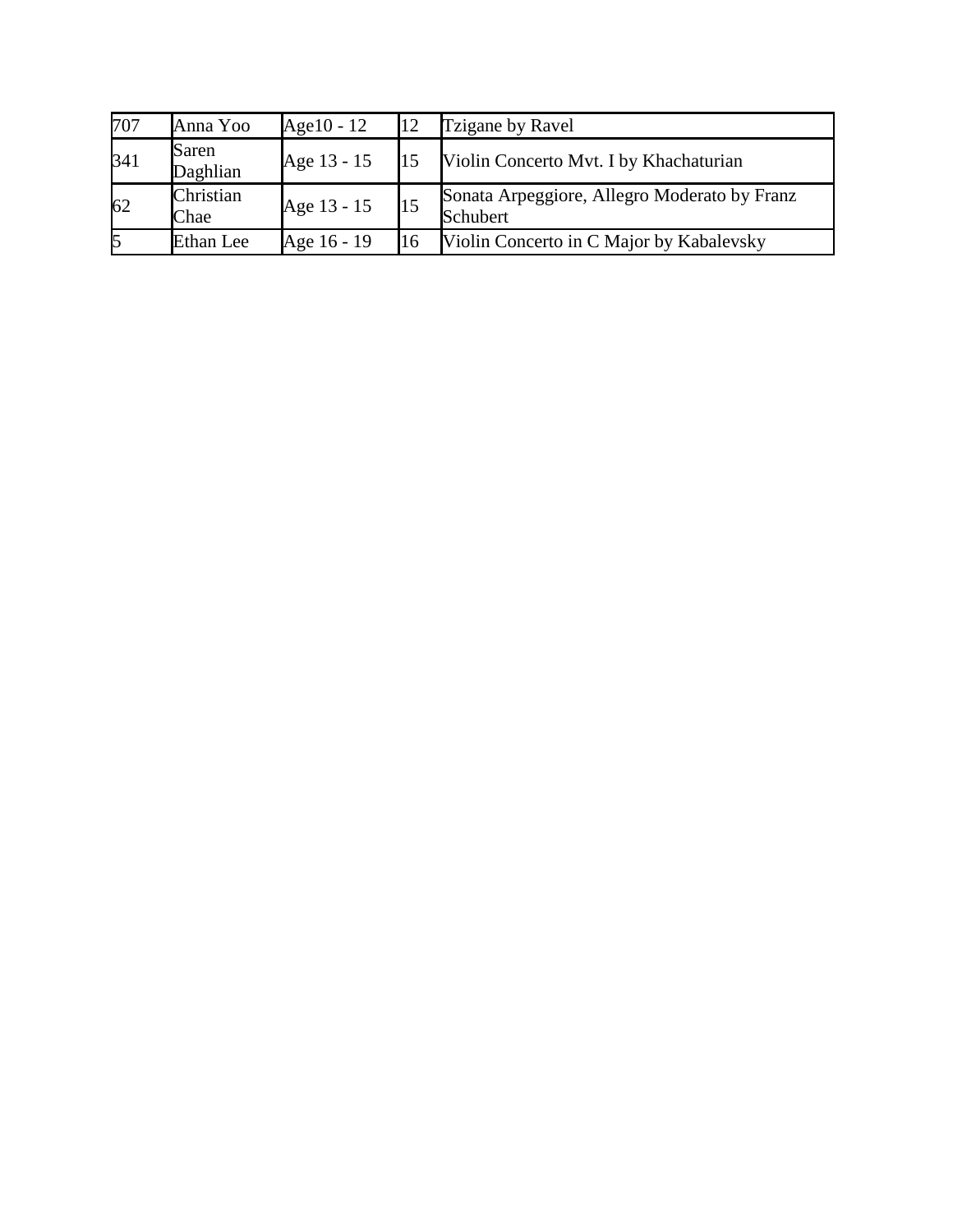### **Prodigy Categories**

First Place winner



EM/O19 George Daghlian, Patill Daghlian, Saren Daghlian PT/O16 Kaitlyn Wang, Chan Park, Esther Jung SD/O19 Haerin Kim, Josephine Kim ST/O19 Lisa Toda, Emilie Jwong, Christian Chae VA/B15 Benjamin Baek VA/O15 Eileen Kim VA/O15 Joshua Kim VA/P15 Christian Chae VC/O15 Jasmine Lam VC/P15 Hannah Kim VC/P15 Josephine Kim VC/PC15 Daniel Cai VC/PC19 Darren Jiang VC/Q19 Grace Kim VN/EA7 Chloe J. Oh VN/O12 Anna Yoo VN/O12 Jamie Cho VN/O12 Lillian Feng VN/O8 Rowen Lee VN/O9 Heath Chung VN/OD10 Lena Kim, Chloe Yoon VN/OD13 Vivien Chen, Victoria Chen VN/OD16 Emily Kim Rachel Oh VN/P12 Anna Yoo VN/P15 Annali Maria Wirtz VN/P15 David Hung VN/P15 Grace Liang VN/P15 Saren Daghlian

- VN/P19 Sunny Jong
- VN/P9 Christine Han
- VN/P9 Sofia Alexandrakis
- VN/PC12 Yueran Liu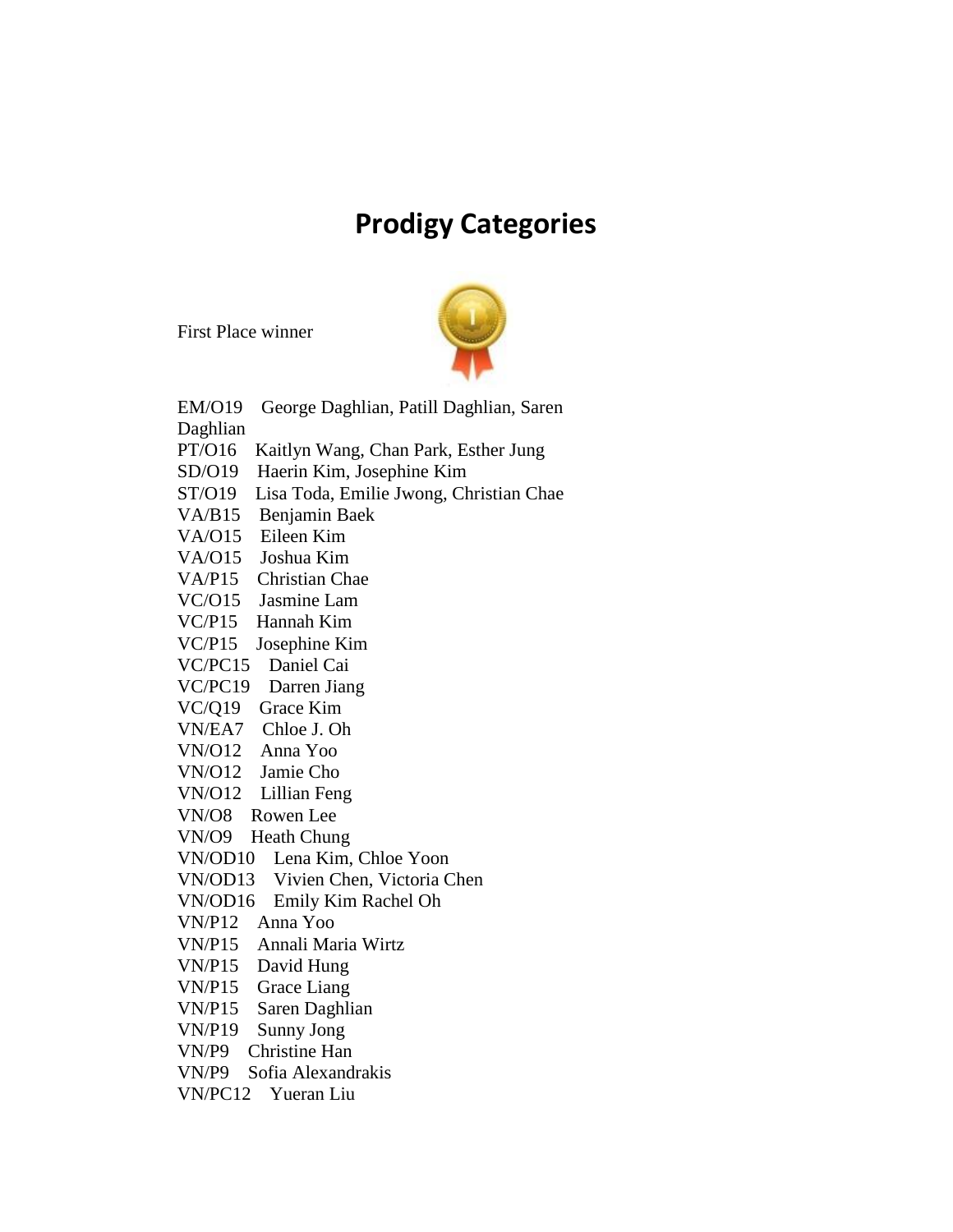VN/PC15 David Hung VN/PC9 Chloe Liu VN/PS11 Madeline Son VN/PS12 Angela Hernandez

Second Place winner



VA/B15 Jonathan Chua VA/O15 Elsie Lin VA/PC15 Jeffrey Liu VC/P15 Daniel Cai VN/E16 Haneeboy Barlis VN/O12 Ethan Lin VN/O8 Sheldon Chui VN/O9 Kanon Miki VN/P12 Emily Gai VN/P15 Ian Shin

Third Place winner



VA/O15 Jonathan Chua VN/O12 Grayson Brady VN/O12 Jasmine Chao VN/O8 Halyn Kim VN/P15 Skyler Lee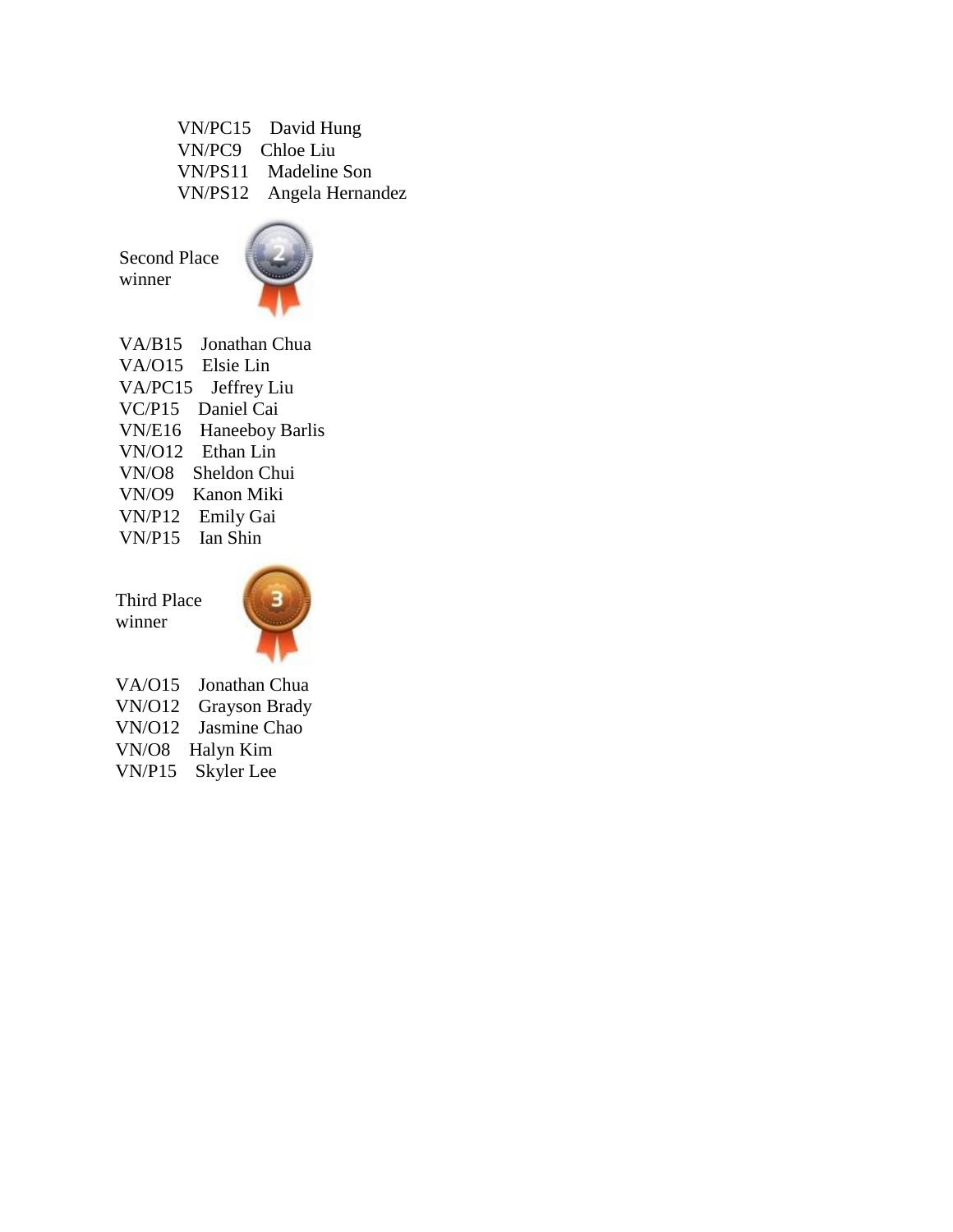### **Open Category**

First Place winner



- DB/E19 Grace Kim
- PQ/O19 Haneeboy Barlis, Sydney Song, Hayley Song, Min Suh Park,Jonathan Chua
- VC/B15 Josh Park VC/O12 Kriste An
- VC/O15 Daniel Cai
- VC/O15 Josh Park
- VC/O15 Lauren Cho
- VC/O19 David Nam
- VC/O9 Noah Choi
- VN/A19 David Huh
- VN/B13 Lillian Feng
- VN/O10 Anson Fong
- VN/O10 Lena Kim
- VN/O11 Lucas Nguyen
- VN/O12 Ellie Kennedy
- VN/O12 Shaun Koumans
- VN/O13 Aaron Yan
- VN/O13 Adam Lin
- VN/O13 Mai Omoto
- VN/O14 Emily Y Kim
- VN/O14 Kailey E Suh
- VN/O14 Rachel Kim
- VN/O15 Saren Daghlian
- VN/O16 Ethan S Lee
- VN/O17 David Huh
- VN/O7 Anna Shung
- VN/O8 Edward Tae Ho Kim
- VN/O8 Rowen Lee
- VN/OA11 Madeline Son
- VN/OA13 Annali Maria Wirtz
- VN/OA13 Stephen Ma
- VN/OB11 Madeline Son
- VN/OB12 Angela Hernandez
- VN/OB13 Annali Maria Wirtz
- VN/OB19 Kelly Huang
- VN/OB7 Emily Dai
- VN/OB9 Sheldon Chui
- VN/OS11 Madeline Son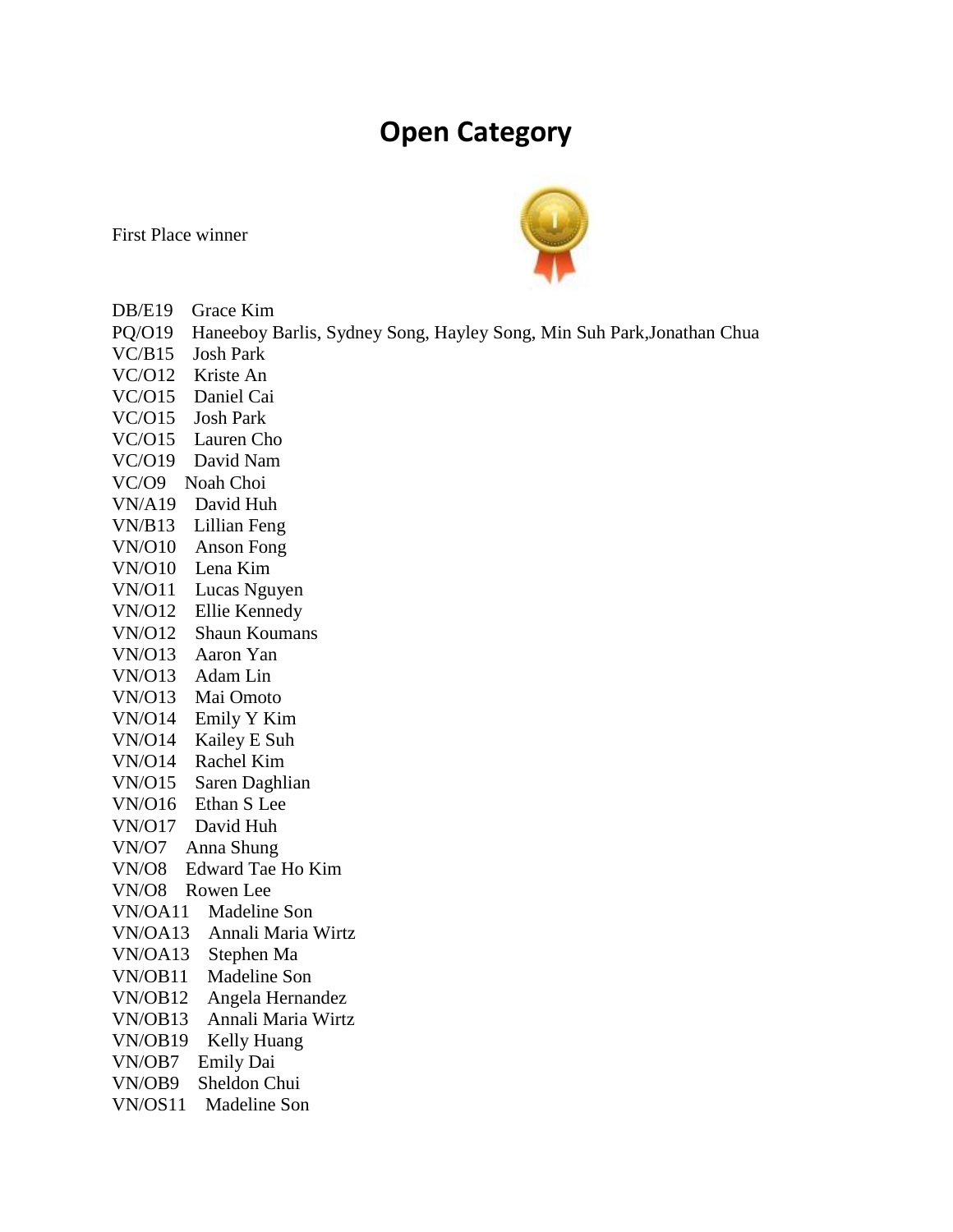Second Place winner



VC/B15 Sarah Chang Jones VC/O12 Daniel Goo VC/O15 Benjamin Kim VC/O19 Stella Ji Sung Lee VC/O19 Wooyoung Son VN/O10 Jacob Lee VN/O12 Jerome Lu VN/O12 Lauren Kim VN/O13 Hyelim Yoo VN/O14 Alice Park VN/O14 Audrey Kim VN/O14 Matthew Kim VN/O14 Ronica Cheng VN/O15 Lynn Hyerin Noh VN/O17 Charlotte Han VN/O7 Emily Dai VN/O7 Micah Choi VN/O8 Angelina Gai VN/O8 Claire Lee VN/OB17 Stephen Dai

Third Place winner



|        | VC/O15 Sarah Chang Jones |
|--------|--------------------------|
| VN/O10 | Nathan C. Lin            |
|        | VN/O12 Brian Sang        |
|        | VN/O13 Rachel Sang       |
|        | VN/O14 Amanda Brady      |
|        |                          |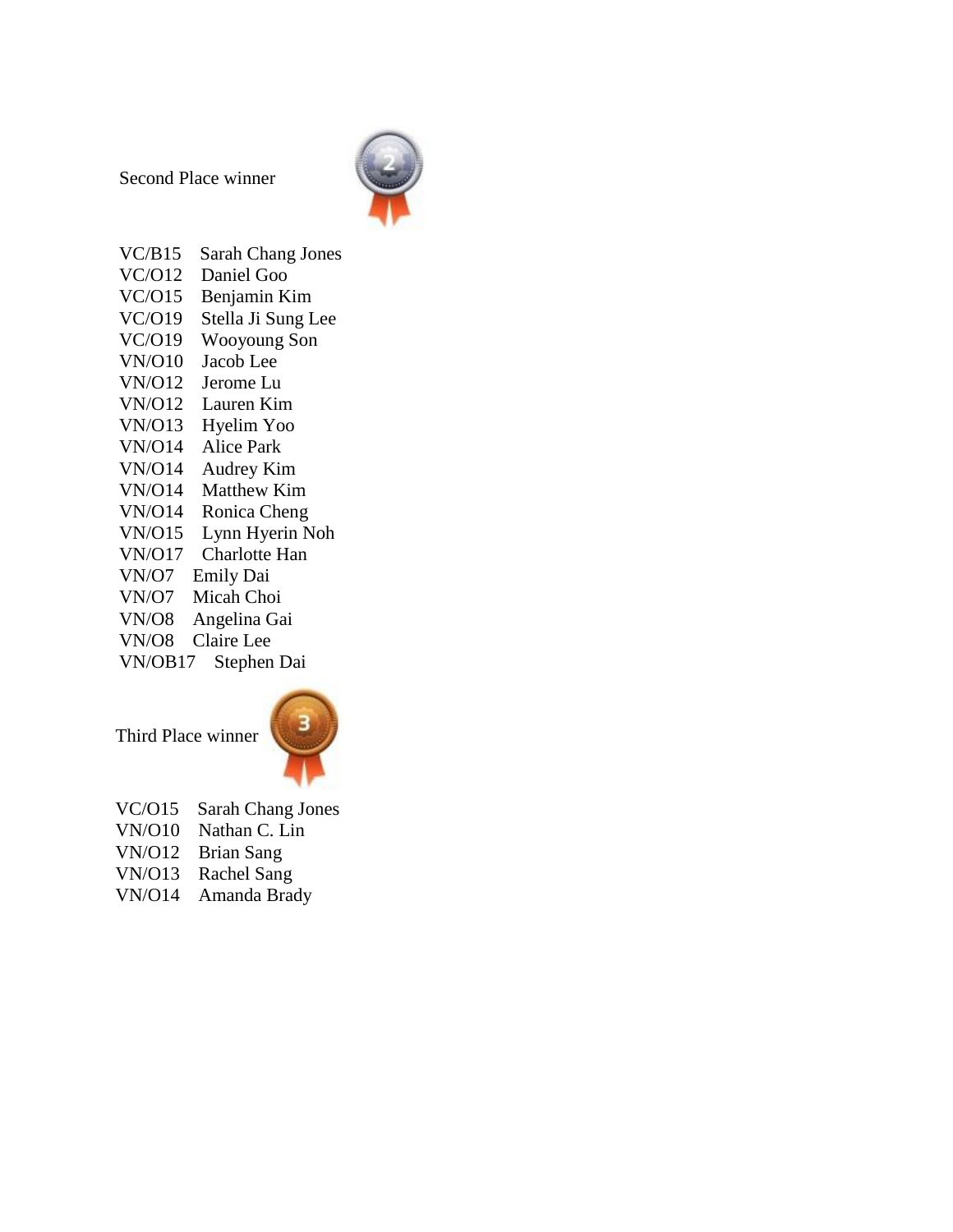### **All Qualified Categories**



First Place winner

SD/Q13 Sophia Priwer, Isaac Priwer VC/E12 Jenna Lee VC/EB10 Lynn Yoon VC/EB15 Han Li VC/EB9 Rie Song VC/J12 Eliana Jeong VC/J15 Melanie Neller VC/J9 Isaac Priwer VC/Q12 Roy Junghun Baek VC/Q15 Christopher Jang VC/Q15 Jared Weissberg VN/E10 Allison Yun VN/E10 Trinity Chen VN/E11 Ethan Paik VN/E11 Hui Xin Wang VN/E12 Chloe Yoon VN/E12 Jiwon Kim VN/E13 Annabel Chung VN/E15 Chae-Lyeong Lee VN/E7 Allison Wang VN/E7 Damon Lee VN/E7 Jeminah Park VN/E8 Sophia Kim VN/E9 Benjamin Lim VN/E9 Daniel Kim VN/E9 Hannah Kim VN/E9 Henry Hong VN/E9 Isabella Barlis VN/EA10 Anabelle Kim VN/EA7 Sue Lee VN/EB13 Deanna Lee VN/EB16 Joan J Kim VN/EB7 Eva Suha Chang VN/EB9 Jean Lee VN/J10 Eisen Hy VN/J10 Ezra Huang VN/J10 Isabelle Lee VN/J10 Krystal Sun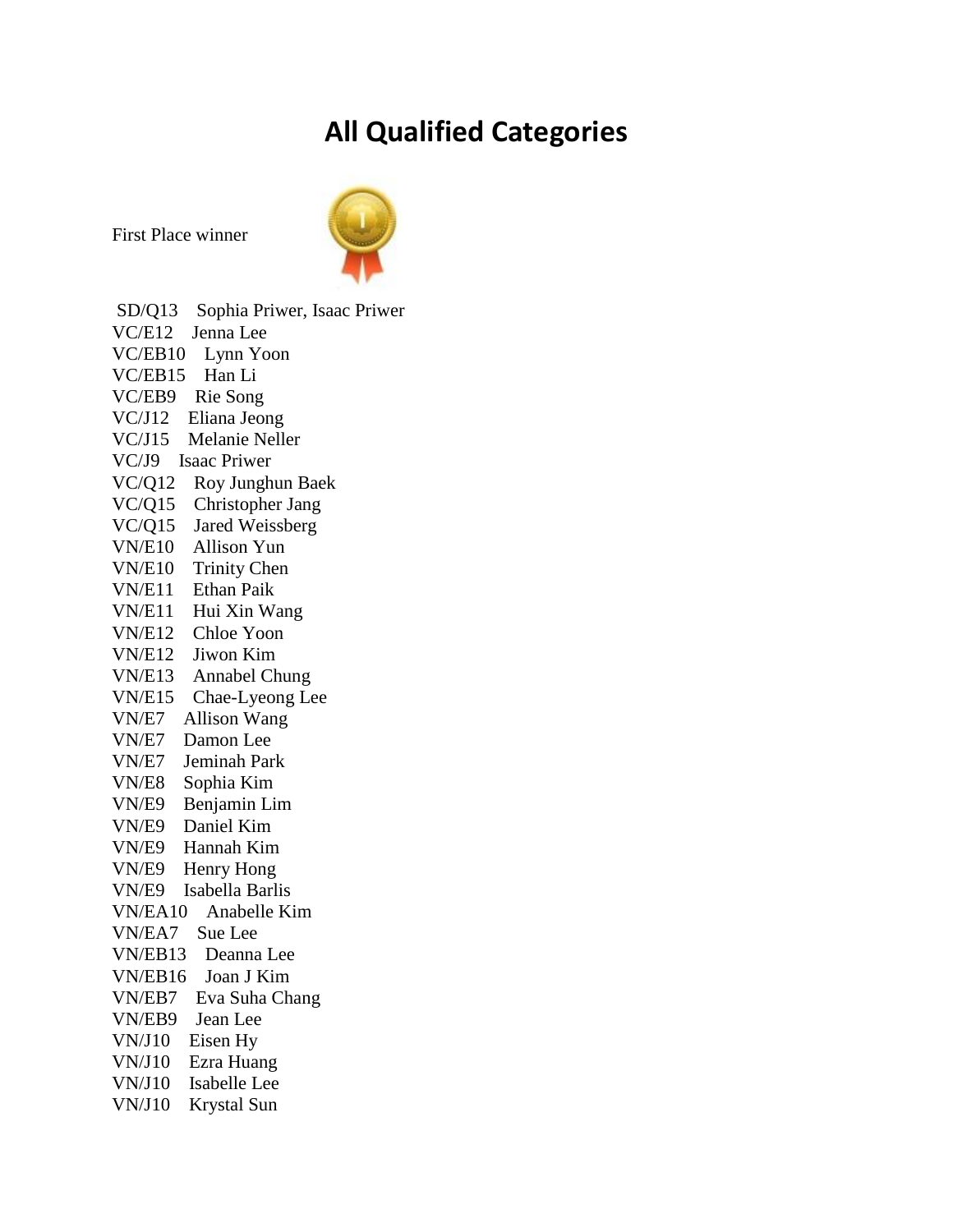VN/J10 Vicky Cui VN/J11 Justin Park VN/J12 David Namhuyk Lee VN/J12 Emily Kim VN/J12 Wade Nelson VN/J13 Sarah Sung VN/J14 Doyoon Kim VN/J15 Emily Kim VN/J15 Jian Park VN/J15 Lauren Kang VN/J16 Samuel Kim VN/J17 Juwon Chun VN/J7 Angilia Zheng VN/J7 Lena Seo VN/J8 Jacqueline Chen VN/J8 Joseph Kim VN/J9 Jacquelyn Fong VN/JB10 DongHee Kim VN/JB13 Emily Kim VN/JB9 Hannah Bang VN/Q10 Aubrey Ahn VN/Q10 Carmel Lin VN/Q10 Joshua Chae VN/Q11 Sophia Priwer VN/Q12 Aurora Shen VN/Q12 Elaine Zhang VN/Q12 Madeline Ang VN/Q13 Alison Moon VN/Q14 Jamie Lee VN/Q14 Justin Jang VN/Q15 Jeonghyun Park VN/Q16 David Lee VN/Q17 Lydia Yunhee Cho VN/Q9 Oberon Chu VN/QB13 Melody Chang VN/QB15 Aaron Kim VN/QD10 Chu Han Kong





Second Place winner

EM/Q19 Jenny Jieun Park ST/Q19 Juwon Chun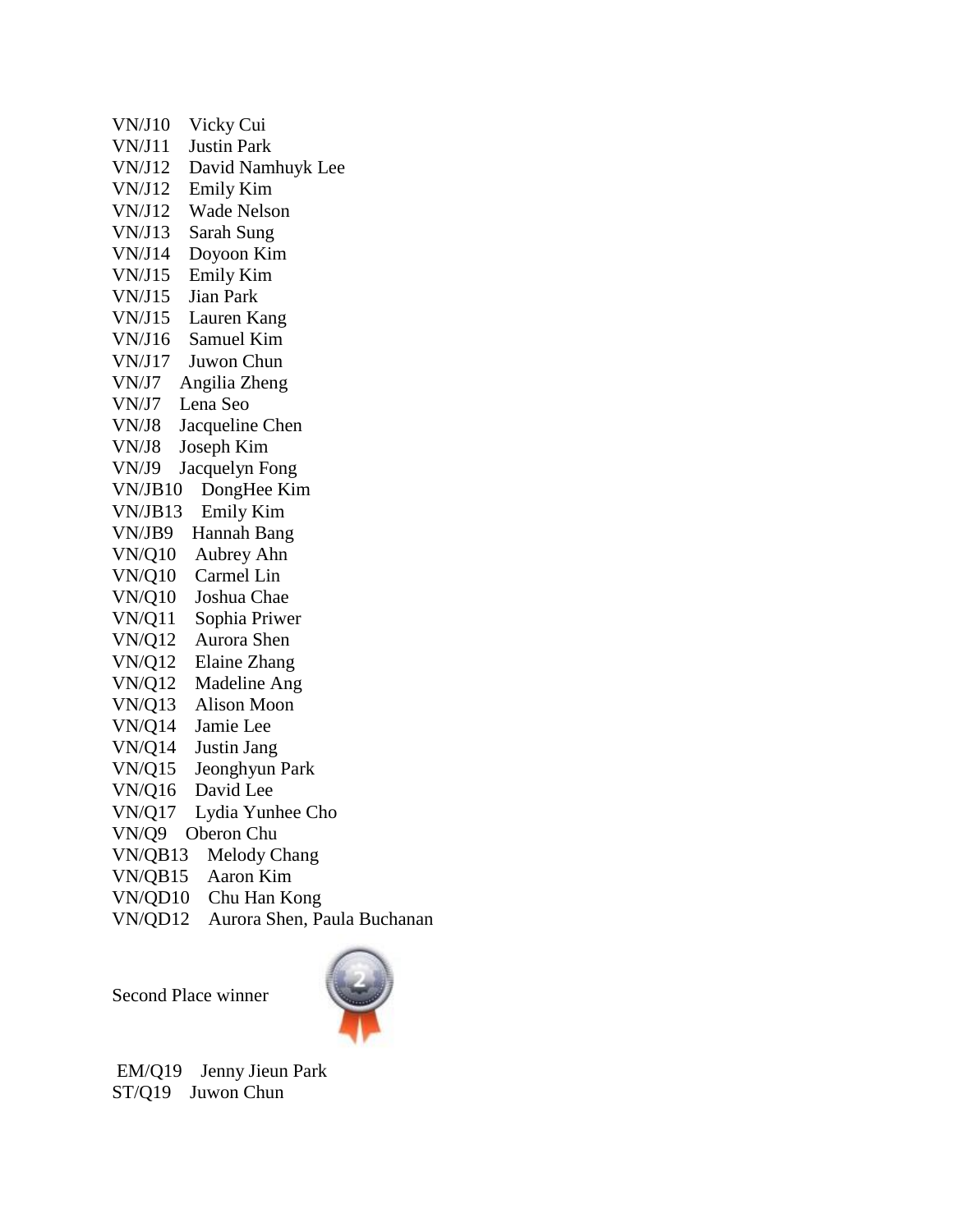VA/E12 Joseph Kim VA/E12 Joy Hata VA/E15 Faith Kim VA/J15 Michel Jung VA/J19 Christopher Paik VA/J9 Mirim Chong VA/Q15 Alex Chung VA/QB19 Joshua Suh VC/E12 Judy Ku VC/E12 Lucy Lim VC/E15 Samuel Sung Eun Kim VC/EB12 Chaelin Kim VC/EB15 Alicia Cho VC/EB9 Emily Yoo VC/J12 Davyn Lee VC/J12 Ian Hwang VC/J15 Helen Ku VC/J15 Min Ji Kim VC/JB12 Lindsay Song VC/Q15 Amy Palm VC/Q15 Charles Lee VC/Q15 Edmund Lee VC/Q15 Matthew Suh VC/QB15 Matthew Suh VN/E10 Alice Guan VN/E10 Shelby Yoon VN/E11 Chloe Hyo Ree Kim VN/E11 Crista Kim VN/E11 Nayun Lee VN/E12 Ashley Hong VN/E13 Brandon Cho VN/E14 Erin Kang VN/E17 Joshua Paik VN/E7 Tam Pham VN/E7 Victoria Shung VN/E8 Alexander Hu VN/E8 Faith Jung VN/E9 Allie Kim VN/E9 Eva Yoon VN/E9 Irene Sung VN/E9 Kaylee Kim VN/EB10 Claire Oh VN/EB11 Anabelle Kim VN/EB12 Hojun Son VN/EB9 Kaylee Kim VN/EB9 Kiersten Lim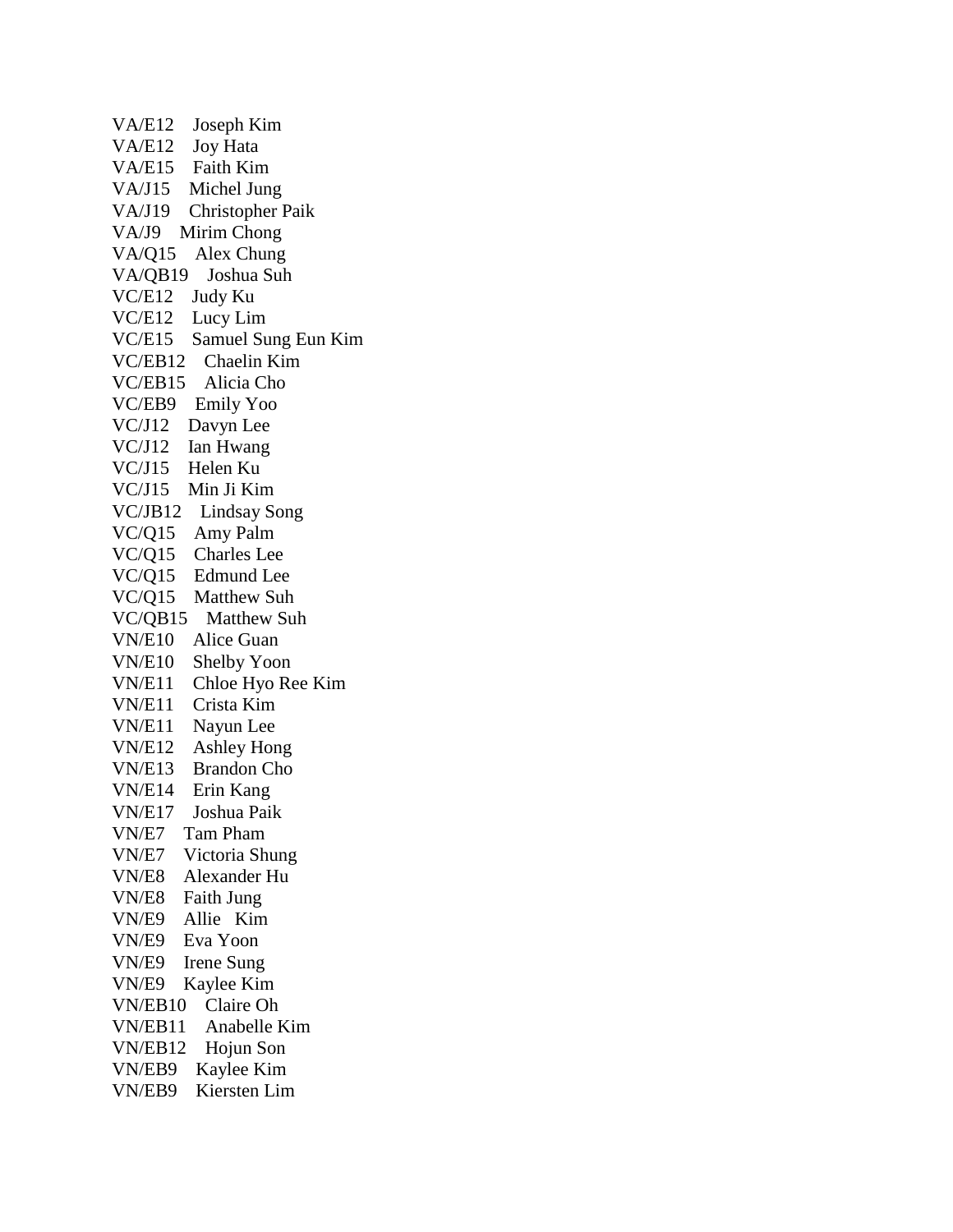VN/J10 Angela Ren VN/J10 Ariana Lee VN/J10 Jolene Chou VN/J11 Anish Jain VN/J11 Ephraim Sunha Yu VN/J11 Hanna Kim VN/J11 Sophia Lachinov VN/J12 Christian Kang VN/J12 Loie White VN/J12 Minseo Kim VN/J12 Seyeon Kim VN/J13 Amanda An VN/J13 Eileen Kwon VN/J13 Lucas Kim VN/J13 Nathan Liu VN/J14 Alexis Kim VN/J15 Diana Lim VN/J15 Diane Kim VN/J15 Jeremy Joseph Hur VN/J7 Caroline Lin VN/J7 Damon Ko VN/J7 Hailey Lee VN/J8 Carina Zhu VN/J8 Evangeline Bahchevanov VN/J9 Isabella Ko VN/JB10 Michael Yoon VN/JB11 Anish Jain VN/JB15 Eric Yoon VN/JB15 Seongjune Cho VN/JB19 Jason Suh VN/JB19 Seunghyeon Shim VN/Q10 Andrea Zheng VN/Q10 Eyla Najafi VN/Q11 Nicholas Lee VN/Q11 Yimo Guo VN/Q12 Alaina Ahn VN/Q13 Bryan Zhao VN/Q14 Bella Shan-Mei Hsiung VN/Q14 Karis Haeun Yun VN/Q15 Chun So VN/Q15 Junah Kim VN/Q16 Kaitlyn Jang VN/Q17 William Lee VN/Q19 Jenny Jieun Park VN/Q9 Chloe Kim VN/QA13 Allison Wang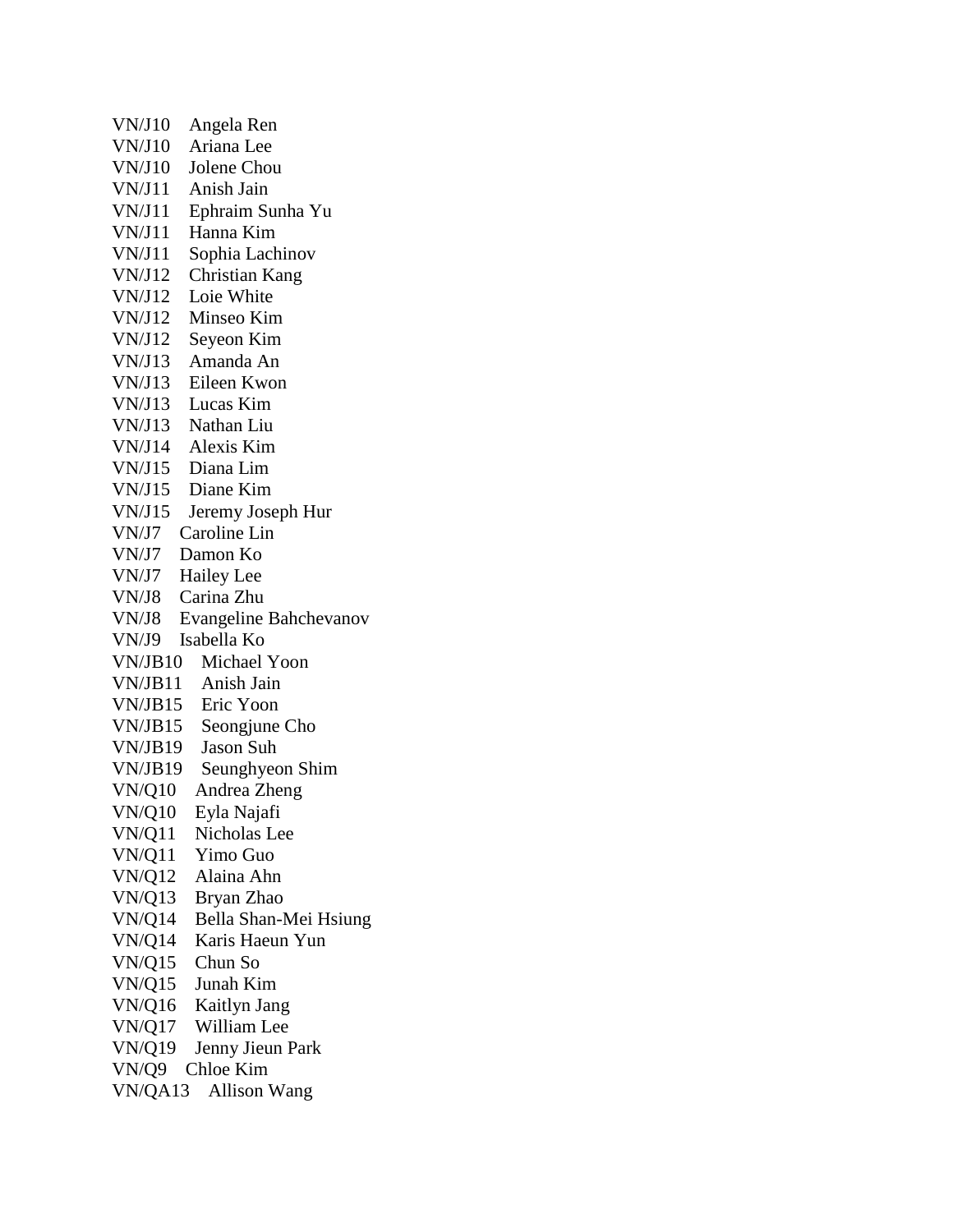| VN/QB11 | Allison Wang           |
|---------|------------------------|
| VN/QB15 | Pearl Wen              |
| VN/QB19 | Kyle Cheng             |
| VN/QD10 | Daniel Kim, Irene Sung |
| VN/QD16 | Erin Kang/ Brandon Cho |
| VN/OS10 | Eireen Lu, Nevaeh Chen |

Third Place winner



VA/EB15 Faith Kim VA/EB15 Joshua R Han VA/EB9 Brendan Park VA/J12 Ellie Yoo VA/JB15 Collin Kim VA/JB15 Michel Jung VA/JB9 Mirim Chong VA/Q15 Ian Baik VA/Q19 Joshua Suh VA/QB15 Ian Baik VC/E12 Noah Jaehee Lee VC/E12 Rachel Park VC/E15 Han Li VC/E9 Olivia Suh VC/EA13 Michelle Kim VC/EB15 Frank Deeprompt VC/EB9 Ethan Yoon VC/J15 Kayla J Choi VC/JB12 Rachel H Lee VC/JB9 Lena Esther Choi VC/Q12 Samuel Soomin Kim VC/Q15 Carrie Luk VC/Q15 Daniel Yoo VC/Q15 Paulette Choi VN/E10 David Park VN/E10 Matthew Ren VN/E10 Sophia Kim VN/E13 Deanna Lee VN/E13 Suejin O VN/E15 Phillip Park VN/E17 Vivian Wu VN/E7 Atticus Kwok VN/E7 Nathaniel Lee VN/E8 Joelle Park